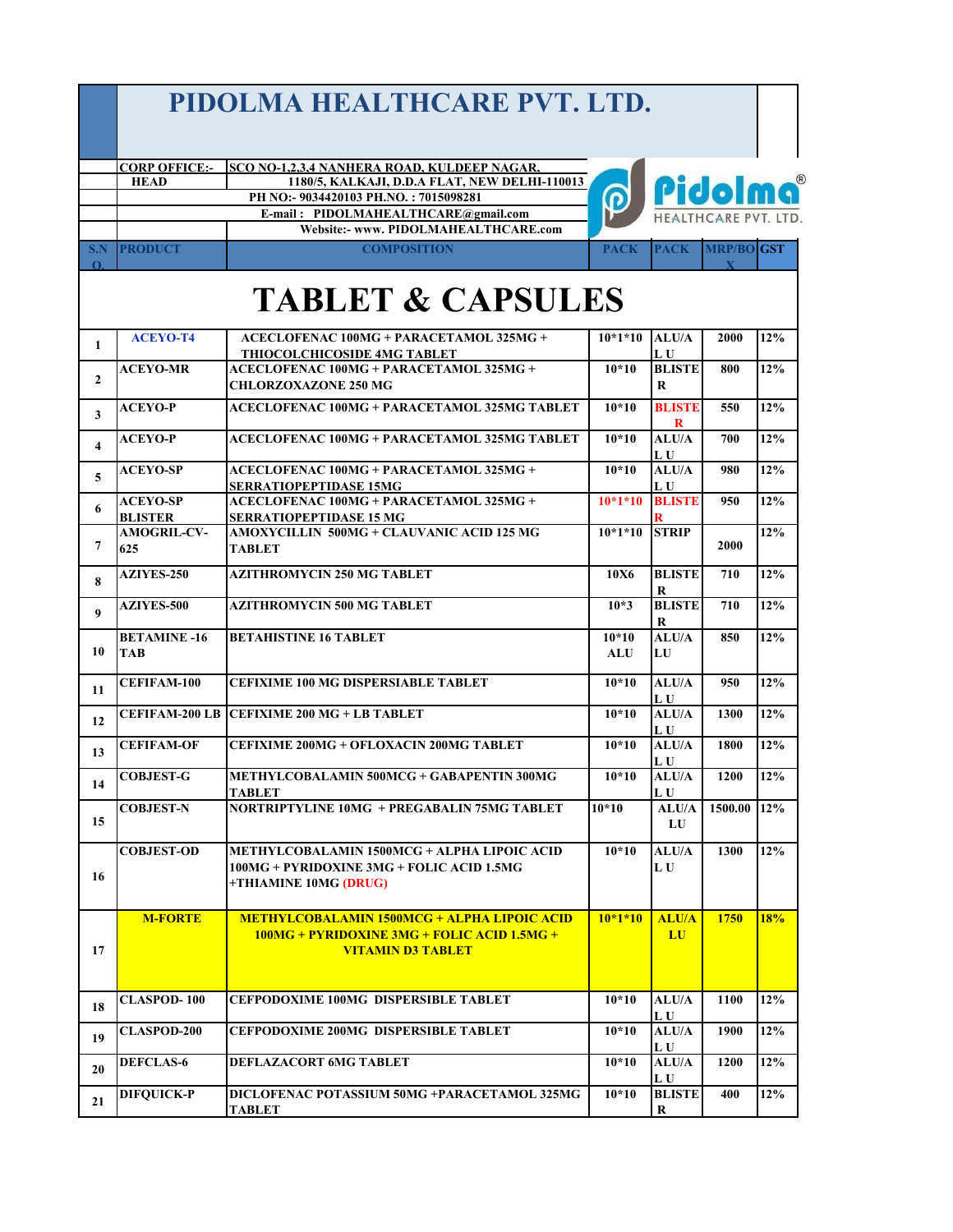| 22 | <b>DIFQUICK-S</b>                      | DICLOFENAC POTASSIUM 50MG +SERRATIOPEPTIDASE<br><b>10MG TABLET</b>                                                                                                                            | $10*10$         | ALU/A<br>LU                             | 650                    | 12%               |
|----|----------------------------------------|-----------------------------------------------------------------------------------------------------------------------------------------------------------------------------------------------|-----------------|-----------------------------------------|------------------------|-------------------|
| 23 | <b>PRODUCT</b>                         | <b>COMPOSITION</b>                                                                                                                                                                            | <b>PACK</b>     | <b>PACK</b>                             | <b>MRP/BO 12%</b><br>X |                   |
| 24 | <b>DIFQUICK-MR</b>                     | DICLOFENAC POTTASSIUM 50MG + PARACETAMOL 325<br>MG + CHLORZOXAZONE 250MG TABLET                                                                                                               | $10*10$         | <b>BLISTE</b><br>R                      | 700                    | 12%               |
| 25 | <b>DIFQUICK-SP</b>                     | DICLOFENAC POTTASSIUM 50MG + PARACETAMOL 325<br>MG + SERRATIOPEPTIDASE 10MG TABLET                                                                                                            | $10*10$         | <b>ALU/A</b><br>L U                     | 750                    | 12%               |
| 26 | <b>DROGRIL-DM</b>                      | <b>DROTAVARIN 80MG + MEFENAMIC ACID 250MG TABLET</b>                                                                                                                                          | $10*10$         | <b>BLISTE</b><br>$\bf R$                | 750                    | 12%               |
| 27 | <b>DOL-PLATE</b>                       | PAPAYA 300MG + GILOYA 50 MG + GOAT MILK 25 MG +<br>AMLA 25MG + TULSI 25MG + BHRINGRAJ 25MG +<br>PUNERVA 25 MG+ MAKOY 25 MG CAPSULES                                                           | $10*1*10$       | <b>BLISTE</b><br>R                      | 2750                   | 12%               |
| 28 | <b>ESOKEY-DSR</b>                      | <b>ESOMEPRAZOLE (EC) 40MG + DOMPERIDONE (SR) 30MG</b><br><b>CAPSULE</b>                                                                                                                       | <b>10X10</b>    | <b>ALU/A</b><br>LU                      | <b>1200</b>            | 12%               |
| 29 | ETOREEL-90                             | <b>ETORICOXIB 90MG TABLET</b>                                                                                                                                                                 | $10*10$         | <b>ALU/A</b><br>L                       | 1020                   | 12%               |
| 30 | <b>ETOREEL-T</b>                       | ETORICOXIB 60MG + THICOLCHICOSEDE 4MG TABLET                                                                                                                                                  | $10*10$         | ALU/A                                   | 2400                   | 12%               |
| 31 | <b>ETOREEL-P</b>                       | ETORICOXIB 60MG + PARACETAMOL 325MG TABLET                                                                                                                                                    | $10*10$         | ALU/A                                   | 1050                   | 12%               |
| 32 | <b>ETOREEL-120</b><br><b>TAB</b>       | <b>ETORICOXIB 120MG TABLET</b>                                                                                                                                                                | $10*10$         | <b>ALU/A</b><br>L                       | <b>1300</b>            | 12%               |
| 33 | <b>FEROJEST-XT</b>                     | FERROUS ASCORBATE 100MG + FOILC ACID 1.5MG<br>TABLET+ZINC                                                                                                                                     | $10*1*10$ ALU/A | LU                                      | 1500                   | 12%               |
| 34 | <b>FEROJEST-Z</b><br><b>CAP</b>        | CARBONYL IRON 100 MG + B.COMPLEX + ZINC + FOLIC<br><b>ACID 1.5 MG CAPSUL</b>                                                                                                                  | $10*15$         | <b>BLISTE</b><br>R                      | 1200                   | 18%               |
| 35 | FEZALUC-150                            | <b>FLUCONAZOLE 150MG TABLET</b>                                                                                                                                                               | $20*1$          | <b>BLISTE</b><br>R                      | 320.00                 | 12%               |
| 36 | <b>FLOINK-OZ</b>                       | OFLOXACIN 200MG. + ORNIDAZOLE 500 MG TABLET                                                                                                                                                   | $10*10$         | <b>ALU/A</b><br>LU                      | 1100                   | 12%               |
| 37 | FLOINK-200                             | OFLOXACIN 200MG. TABLET                                                                                                                                                                       | $10*10$         | <b>ALU/A</b><br>LU                      | 850                    | $\overline{1}2\%$ |
| 38 | <b>GRILCAL - TAB</b>                   | CALCIUM CITRATE 1000MG + MAGNESIUM + VITAMIN D3<br>+ ZINC TABLET                                                                                                                              | $10*10$         | <b>BLISTE</b><br>$\bf{R}$               | 550                    | 12%               |
| 39 | <b>GRILCAL-GOLD</b><br>K <sub>27</sub> | <b>SOFTGEL CAPSULES(Calcium Citrate</b><br>Maleate500mg+Calcitriol0.25mcg+Vitamin K27<br>,45mcg+Omega-3-marine Triglycerides providing EPA<br>90mg+DHA 60mg+Methylcobalamin1500mcg+Folic Acid | 10*1*10 BLISTE  | $\bf{R}$                                | 2350                   | 18%               |
| 40 | <b>GRILCAL-CT</b>                      | SOFTGEL CAPSULES OF CALCITROL+CALCIUM<br><b>CARBONATE + ZINC</b>                                                                                                                              | 10*1*15 BLISTE  | R                                       | 1500                   | 12%               |
| 41 | <b>GRILCAL-D3</b><br><b>CAP</b>        | <b>CHOLECALCIFEROL 60,000 I.U SOFT GEL</b>                                                                                                                                                    | $10*1*4$        | <b>BLISTE</b><br>R                      | 960                    | 12%               |
| 42 | <b>GRILCET-5</b>                       | LEVOCETRIZINE HCL 5MG TABLET                                                                                                                                                                  | $10*10$         | <b>ALU/A</b><br>L U                     | 380                    | 12%               |
| 43 | <b>GRILCET-10</b>                      | <b>LEVOCETRIZINE HCL 10MG TABLET</b>                                                                                                                                                          | $10*10$         | $\overline{\text{ALU}}/\text{A}$<br>L U | 500                    | 12%               |
| 44 | <b>GRILCET-M</b>                       | LEVOCETRIZINE HCL 5MG + MONTELUKAST 10MG<br><b>TABLET</b>                                                                                                                                     | $10*10$         | <b>ALU/A</b><br>L U                     | 1200                   | 12%               |
| 45 | <b>HYDROWIN 25</b>                     | Hydroxyzine Hydrochloride 25 mg Tablets                                                                                                                                                       | $10*10$         | <b>ALU</b>                              | 450                    | 12%               |
| 46 | <b>ITORIZ 100</b>                      | <b>Itraconazole 100 mg CAPSULES</b>                                                                                                                                                           | 10*1*10 ALU-    | ALU                                     | 2300                   | 12%               |
| 47 | <b>ITORIZ 200</b>                      | <b>Itraconazole 200 mg CAPSULES</b>                                                                                                                                                           | 10*1*10 ALU-    | ALU                                     | 3000                   | 12%               |
| 48 | <b>IVER MATE-12</b>                    | <b>IVERMECTIN 12 MG TAB</b>                                                                                                                                                                   | $10*10$         | <b>BLISTE</b><br>R                      | 3000                   | 12%               |
| 49 | <b>TAO-100 LB</b>                      | Doxycycline 100 LB DT TAB                                                                                                                                                                     | $10*10$         | <b>BLISTE</b><br>R                      | 1700                   | 12%               |
| 50 | LEVOJEST-500                           | <b>LEVOFLOXACIN 500 MG TABLET</b>                                                                                                                                                             | $10*10$         | <b>ALU/A</b><br>L U                     | 900                    | 12%               |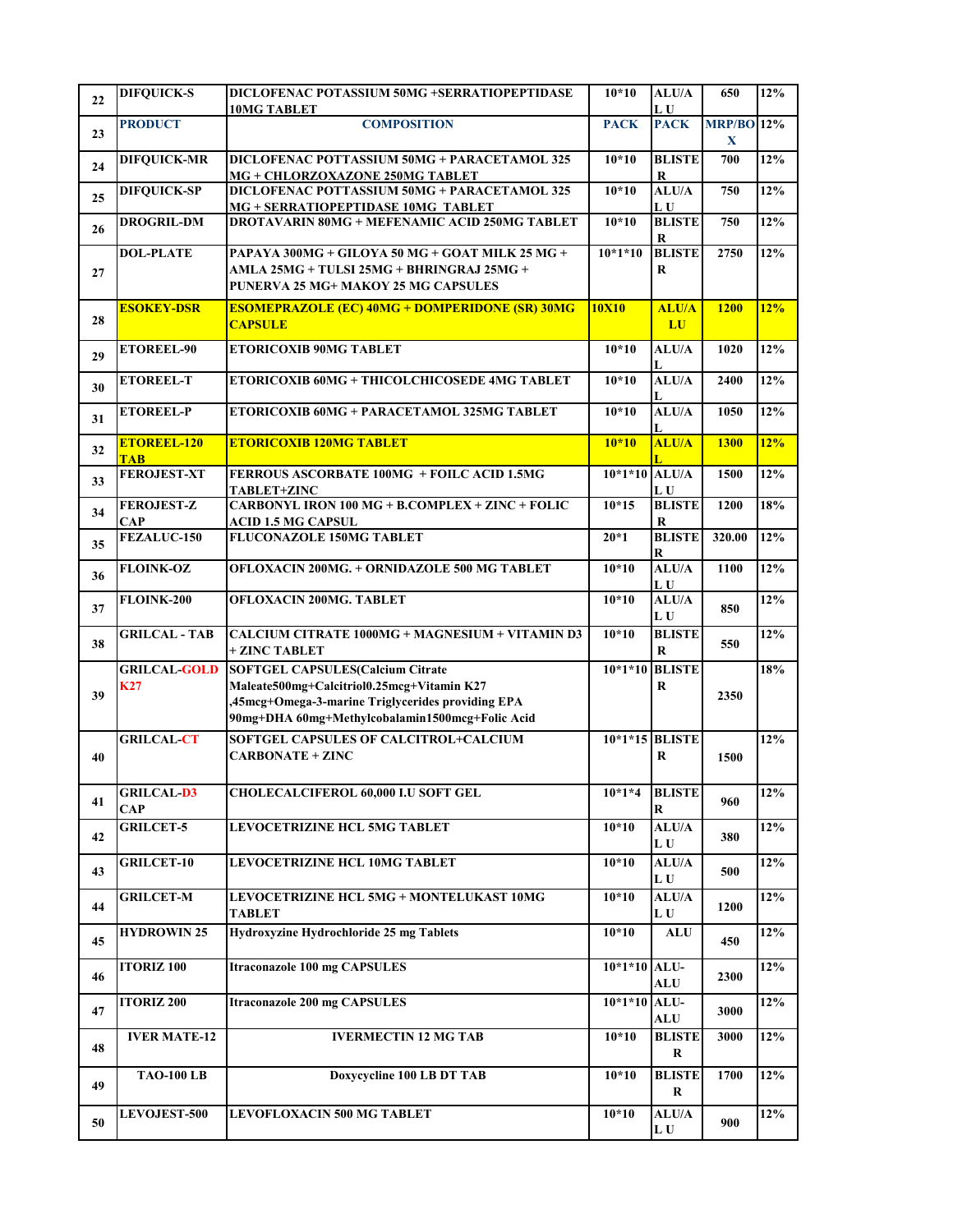|    | <b>LINKEY-600</b>   | <b>LINEZOLID 600MG TABLET</b>                                                                                    | $10*1*10$            | <b>ALU/A</b>        | 3700                              | 12% |
|----|---------------------|------------------------------------------------------------------------------------------------------------------|----------------------|---------------------|-----------------------------------|-----|
| 51 |                     |                                                                                                                  |                      | LU                  |                                   |     |
|    |                     |                                                                                                                  |                      |                     |                                   |     |
| 52 | <b>PRODUCT</b>      | <b>COMPOSITION</b>                                                                                               | <b>PACK</b>          | <b>PACK</b>         | <b>MRP/BO GST</b><br>$\mathbf{X}$ |     |
|    | <b>LYCOYOG</b>      | <b>BLACK GRAPE EXTRACT 25MG + LYCOPENE-6%2MG +</b>                                                               | $10*1*1$             | <b>BLISTE</b>       |                                   | 12% |
|    |                     | LUTEN 8% 3MG + VIT.A CONC.5000 IU + VIT.B1 5MG +                                                                 | $\bf{0}$             | R                   |                                   |     |
| 53 |                     | VIT.B2 5MG + VIT.B6                                                                                              |                      |                     | 1300                              |     |
|    |                     | <b>SELENIUM</b>                                                                                                  |                      |                     |                                   |     |
|    |                     |                                                                                                                  |                      |                     |                                   |     |
|    | LIVGRIL-            | URSODEOXYCHOLIC ACID 300MG TABLET                                                                                | $10*1*10$            | ALU/                | 3000                              | 12% |
| 54 | 300                 |                                                                                                                  |                      | <b>ALU</b>          |                                   |     |
|    | <b>MUTLSUM TAB</b>  | Each film coated tablet contains : lactobacillus Acidophilus                                                     | $10*10$              | ALU/                | 800                               | 18% |
|    |                     | 2000 mcg Calcium Pantothenate 5 mg Niacinamide 18 mg                                                             |                      | <b>ALU</b>          |                                   |     |
|    |                     | Vitamin B12 1 mcg Vitamin C 50 mg Folic Acid 300 mcg<br>Vitamin B6 1.5 mg Vitamin B2 1.6 mg Thiamine Monohydrate |                      |                     |                                   |     |
| 55 |                     | 1.4 mg Magnesium Oxide 10 mg                                                                                     |                      |                     |                                   |     |
|    |                     |                                                                                                                  |                      |                     |                                   |     |
|    |                     |                                                                                                                  |                      |                     |                                   |     |
|    | <b>MULTISUM CAP</b> |                                                                                                                  | $10*10$              | ALU/A               |                                   | 18% |
| 56 |                     | MULTIVITAMINS+MULTIMINERALS+ANTIOXIDANT<br><b>CAPSULES(GOLDEN PACKING)</b>                                       |                      | LU                  | 1150.00                           |     |
|    | <b>NIMJEST-P</b>    | NIMUSLIDE 100MG + PARACETAMOL 325MG TABLET                                                                       | $10*10$              | <b>BLISTE</b>       |                                   | 12% |
| 57 |                     |                                                                                                                  |                      | R                   | 480                               |     |
| 58 | OMGRIL-20           | <b>OMEPRAZOLE 20MG CAPSUL</b>                                                                                    | $10*10$              | <b>ALU/A</b><br>LU  | 270                               | 12% |
|    | <b>OMGRIL-D</b>     | <b>OMEPRAZOLE 20MG+ DOMPERIDONE 10MG CAPSULE</b>                                                                 | $10*10$              | ALU/A               |                                   | 12% |
| 59 |                     |                                                                                                                  |                      | LU                  | 450                               |     |
| 60 | <b>ONDAFLY-MD</b>   | <b>ONDENSETRON 4MG MOUTH DISSOLVING TABLET</b>                                                                   | $10*10$              | <b>ALU/A</b>        | 450                               | 12% |
|    |                     |                                                                                                                  |                      | L U                 |                                   |     |
| 61 | PRISON-4            | <b>METHYLPREDNISOLONE 4MG TAB</b>                                                                                | $10*10$              | <b>ALU/A</b><br>L U | 1250                              | 12% |
| 62 | <b>PHENBEST</b>     | PARACETAMOL 325MG + PHENYLEPHRINE 5MG + CPM                                                                      | $10*10$              | <b>BLISTE</b>       | 650                               | 12% |
|    |                     | 2MG + CAFFEINE                                                                                                   |                      | R                   |                                   |     |
|    | <b>PROTOHUNK</b>    | <b>GINSENG 42.5+MULTIVITAMINS+MULTIMINERALS</b><br><b>SOFTGEL CAPSULES</b>                                       | $10*1*1$<br>0        | <b>BLISTE</b><br>R  |                                   | 18% |
| 63 |                     |                                                                                                                  |                      |                     | 920.00                            |     |
|    |                     |                                                                                                                  |                      |                     |                                   |     |
|    |                     | PROTOHUNK-9G OMEGA 3, GREEN TEA EXTRACT, GINKO BILABA,<br><b>GINSENG, GRAPE</b>                                  | $10*1*1$<br>$\bf{0}$ | <b>BLISTE</b><br>R  |                                   | 18% |
| 64 |                     | SEED EXTRACT, ANTIOXIDENT, LYCOPENE, WHEAT                                                                       |                      |                     | 2000.00                           |     |
|    |                     | <b>GERM OIL</b>                                                                                                  |                      |                     |                                   |     |
|    |                     |                                                                                                                  |                      |                     |                                   |     |
| 65 | PARAFLY-650         | PARACETAMOL 650MG TABLET                                                                                         | $10*10$              | <b>BLISTE</b>       | 200                               | 12% |
|    | <b>RUTOKEY</b>      | <b>RUTOSIDE 100MG + TRYPSIN 48MG + BROMELAIN 90MG</b>                                                            | $10*10$              | R<br><b>ALU/A</b>   | <b>1800</b>                       | 12% |
| 66 |                     | <b>TABLET</b>                                                                                                    |                      | LU                  |                                   |     |
| 67 | <b>RUTOKEY-D</b>    | <b>RUTOSIDE 100MG + TRYPSIN 48MG + BROMELAIN 90MG +</b>                                                          | $10*10$              | <b>ALU/A</b>        | <b>1900</b>                       | 12% |
|    | <b>RABKEY-20</b>    | <u>DICLOFENAC SOIDUM 50MG TABLET</u><br>RABEPRAZOLE SODIUM 20 MG TABLET                                          | $10*10$              | LU<br><b>ALU/A</b>  |                                   | 12% |
| 68 |                     |                                                                                                                  |                      | L U                 | 450                               |     |
| 69 | <b>RABKEY-DSR</b>   | <b>RABEPRAZOLE 20MG + DOMPERIDONE 30MG SR</b>                                                                    | $10*10$              | ALU/A               | 800                               | 12% |
|    |                     | <b>CAPSULES</b>                                                                                                  |                      | L U                 |                                   |     |
| 70 | <b>RABKEY-LSR</b>   | RABEPRAZOLE 20MG + LEVOSULPRIDE 75 MG CAP                                                                        | $10*1*10$            | <b>ALU/A</b><br>L U | 1650                              | 12% |
|    | <b>SILBIOTIC</b>    | <b>PRE &amp; PROBIOTIC CAPSULES</b>                                                                              | $10*10$              | <b>ALU/A</b>        | 900                               | 18% |
| 71 |                     |                                                                                                                  |                      | LU                  |                                   |     |
| 72 | <b>SEEPAN-D</b>     | PANTOPRAZOLE 40 MG + DOMPERIDONE 10 MG TABLET.                                                                   | $10*10$              | ALU/A               | 600                               | 12% |
|    |                     |                                                                                                                  |                      | L U                 |                                   |     |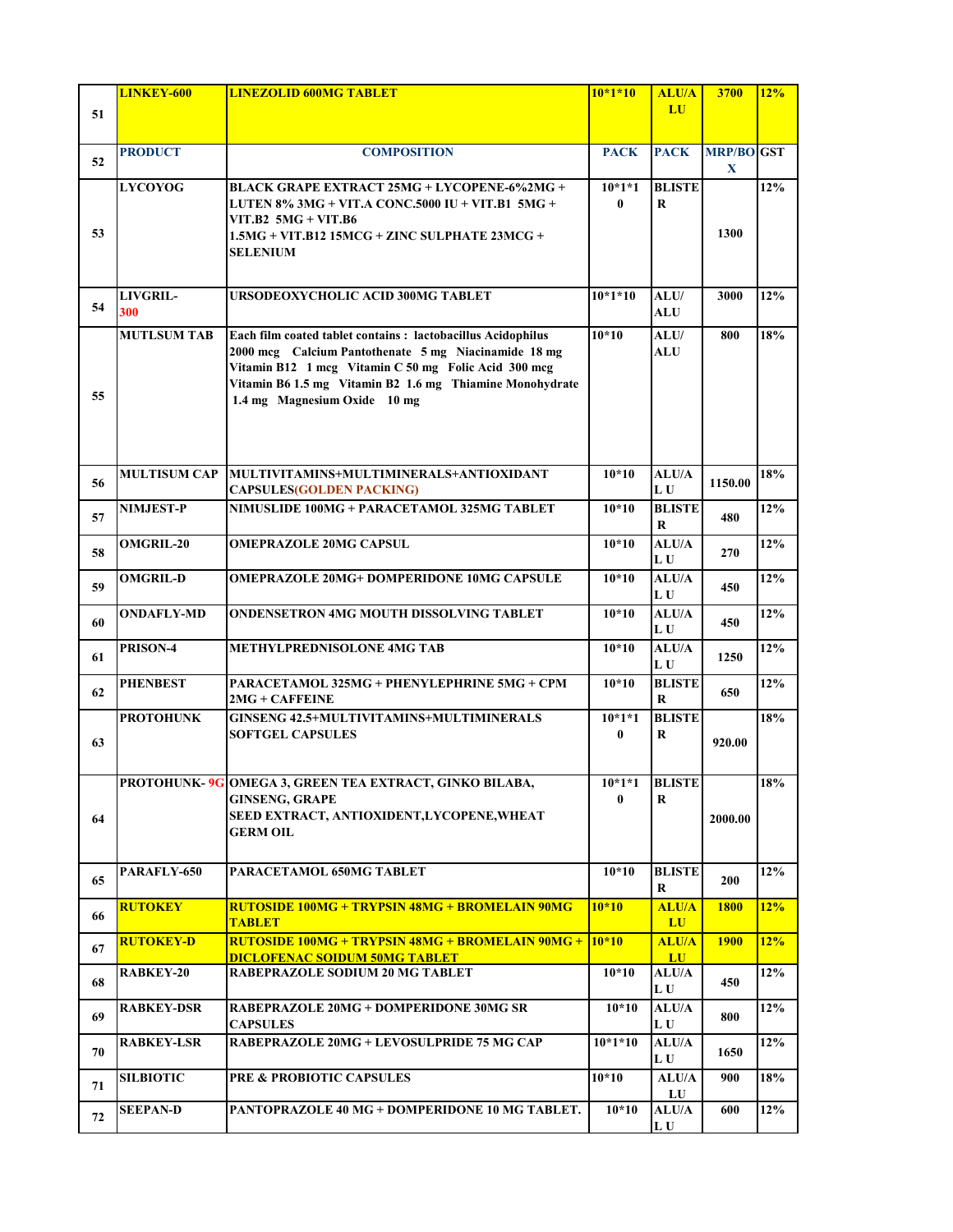| 73 | <b>SEEPAN-40</b>          | <b>PANTOPRAZOLE 40 MG</b>                                                             | $10*10$             | <b>ALU/A</b><br>LU                             | 550         | 12% |
|----|---------------------------|---------------------------------------------------------------------------------------|---------------------|------------------------------------------------|-------------|-----|
| 74 | <b>SEEPAN-DSR</b>         | PANTAPRAZOLE 40 MG+DOMPERIDONE 30 MG.S.R.                                             | $10*10$             | ALU/A                                          | 920         | 12% |
| 75 | <b>DOLFEB-40</b>          | <b>CAPSUL</b><br><b>FEBUXOSTAT 40MG TABLET</b>                                        | $10*1*10$           | L U<br><b>ALU/A</b>                            | <b>1100</b> | 12% |
| 76 | DOLGEST-200<br><b>TAB</b> | <b>PROGESTERONE 200MG SR TABLET</b>                                                   | $10*10$             | LU<br><b>BLISTE</b><br>$\overline{\mathbf{R}}$ | 3800        | 12% |
| 77 | <b>FUROCAD-500</b>        | <b>CEFUROXIME 500MG TAB</b>                                                           | $10*1*10$           | <b>ALU/A</b><br>LU                             | 5200        | 12% |
|    |                           | <b>CARDIAC &amp; DIABTIC RANGE</b>                                                    |                     |                                                |             |     |
| 78 | <b>AMHOS-A</b>            | <b>Amlodipine 5MG + Atenolol 50MG TABLET</b>                                          | 10X10               | <b>ALU/A</b>                                   | 520         | 12% |
| 79 | TELHOS-40                 | <b>TELMISARTAN 40MG TABLET</b>                                                        | 10X10               | LIL<br>ALU/A<br>LU                             | 620         | 12% |
| 80 | <b>TELHOS-A</b>           | TELMISARTAN 40MG + AMLODIPINE 5MG TABLET                                              | 10X10               | <b>ALU/A</b><br>LU                             | 690         | 12% |
| 81 | <b>INKMET-M1</b>          | <b>GLIMEPRIDE 1MG + METFORMIN500MG SR TABLET</b><br><b>BILAYERED TABLET</b>           | $10*10$             | <b>BLISTE</b><br>R                             | 620         | 12% |
| 82 | <b>INKMET-M2</b>          | <b>GLIMEPRIDE 2MG + METFORMIN500MG SR TABLET</b><br><b>BILAYERED TABLET</b>           | 10X10               | <b>BLISTE</b><br>R                             | 720         | 12% |
| 83 | <b>INKMET-P2</b>          | <b>GLIMEPRIDE 2MG + PIOGLITAZONE 15MG +</b><br><b>METFORMIN500MG BILAYERED TABLET</b> | 10X10               | <b>BLISTE</b><br>R                             | 1020        | 12% |
|    |                           | <b>INJECTABLE RANGE</b>                                                               |                     |                                                |             |     |
| 84 | <b>COBJEST PLUS</b>       | <b>METHYLCOBALAMIN 1000MCG + PYRIDOXINE</b>                                           | $1*2ML$             | <b>SINGL</b>                                   | 60          | 12% |
| 85 | <b>COBJEST PLUS</b>       | <b>HYDROCHLORIDE 100MG</b><br>METHYLCOBALAMIN 1000MCG + PYRIDOXINE                    |                     | E<br><b>SINGL</b>                              |             |     |
| 86 |                           |                                                                                       | $1*2ML$             |                                                | 60          | 12% |
|    | <b>COBJEST-1500</b>       | <b>HYDROCHLORIDE 100MG</b><br>METHYLCOBALAMIN 1500 MCG (BLISTER WITH MONO             | $5*2ML$             | E<br><b>SINGL</b>                              | 30          | 12% |
| 87 | <b>COBJEST 2500</b>       | <b>CARTON</b><br>METHYLCOBALAMIN 2500 MCG (BLISTER WITH MONO                          | $5*2ML$             | E<br><b>SINGL</b><br>E                         | 75          | 12% |
| 88 | <b>DIFQUICK-1</b>         | <b>CARTON</b><br>DICLOFENAC POTASSIUM 75MG/ML (AQ. BASED)                             | 5*1ML               | <b>SINGL</b><br>E                              | 16          | 12% |
| 89 | DECAHIM-25                | NALNDROLONE DECONATE 25 MG WITH DISPO SYRINGE                                         | <b>SINGLE SINGL</b> |                                                | 110         | 12% |
| 90 | DECAHIM-50                | NALNDROLONE DECONATE 50 MG WITH DISPO SYRINGE                                         | <b>SINGLE SINGL</b> |                                                | 140         | 12% |
| 91 | <b>ONDAFLY</b>            | <b>ONDENSETRON 4MG (BLISTER WITH MONO CARTON)</b>                                     | $5*2ML$             | <b>SINGL</b>                                   | 15.4        | 12% |
| 92 | <b>SEEPAN-IV</b>          | <b>PANTAPRAZOLE 40 MG</b>                                                             | <b>SINGLE SINGL</b> |                                                | 45.00       | 12% |
| 93 | <b>WAYONE-S375</b>        | CEFTRIAXONE 200 MG + SULBACTUM 125 MG                                                 | <b>SINGLE SINGL</b> |                                                | 40          | 12% |
| 94 | <b>WAYONE-1000</b>        | <b>CEFTRIAXONE SODIUM 1000 MG</b>                                                     | <b>SINGLE SINGL</b> | E                                              | 56.6        | 12% |
| 95 | <b>WAYONE-S1.5</b>        | <b>CEFTRIAXONE 1000 MG + SULBACTUM 500 MG</b>                                         | <b>SINGLE SINGL</b> | E                                              | 110         | 12% |
|    |                           | PAEDIATRIC RANGE (ALL RANGE IN                                                        |                     |                                                |             |     |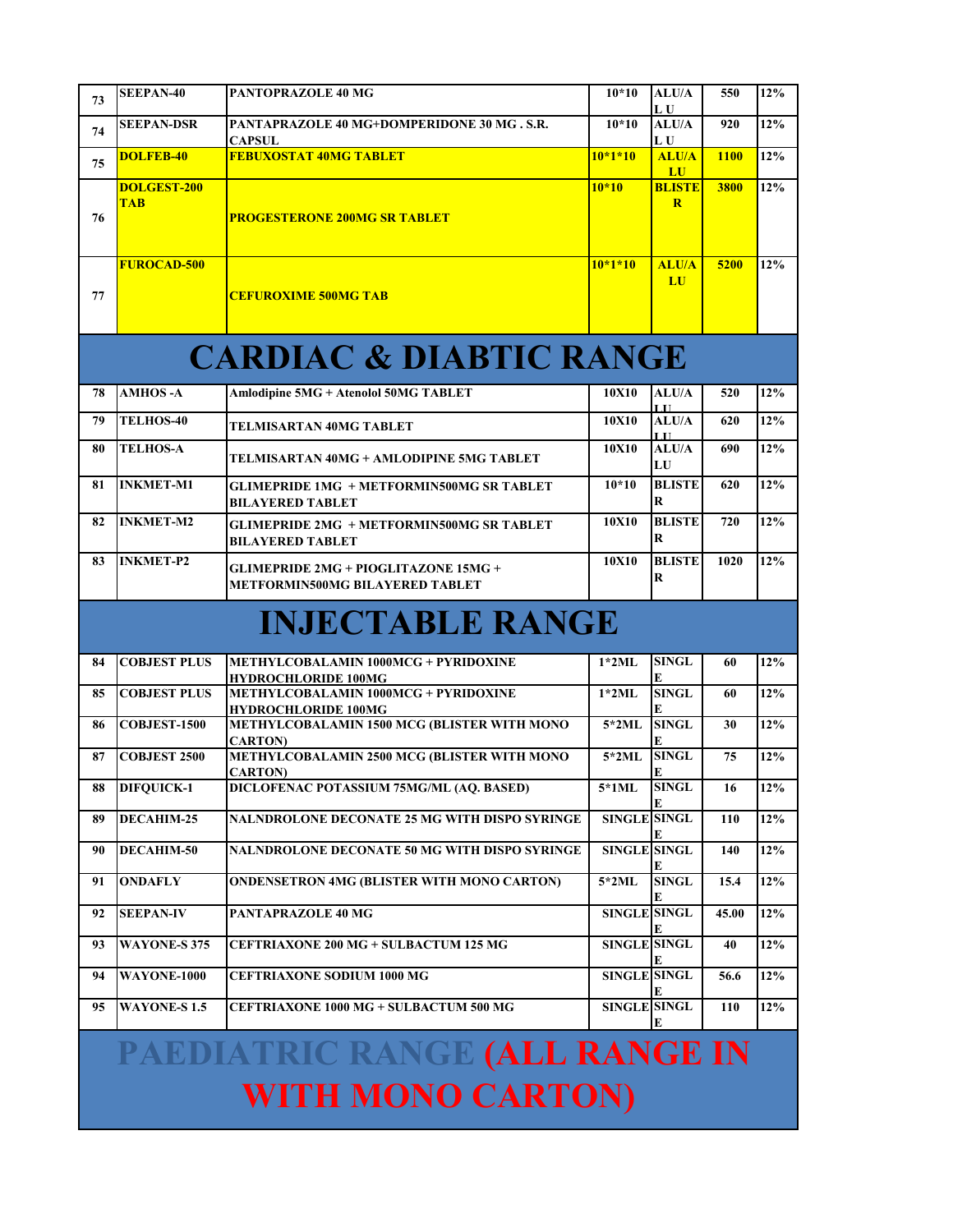| 96  | <b>AMOGRIL-CV-</b><br><b>DS WITH WATER</b>          | AMOXYCILLIN 200MG + CLAUVANIC ACID 28.5 MG<br><b>DRY SYRUP WITH WATER</b>                                               | 30 ML         | <b>WITH</b><br><b>CARTO</b>                      | 57   | 12% |
|-----|-----------------------------------------------------|-------------------------------------------------------------------------------------------------------------------------|---------------|--------------------------------------------------|------|-----|
| 97  | <b>ACEYO-P</b>                                      | ACECLOFENAC 50MG + PARACETAMOL 125MG                                                                                    | 60 ML         | ${\bf N}$<br><b>WITH</b>                         | 52   | 12% |
|     |                                                     | <b>SUSPENSION</b>                                                                                                       |               | <b>CARTO</b>                                     |      |     |
| 98  | <b>CEFIFAM-50</b><br><b>DRY SYRUP</b>               | <b>CEFIXIME 50MG PER 5ML DRY SYRUP WITH WATER</b>                                                                       | 30 ML         | <b>WITH</b><br><b>CARTO</b>                      | 48.0 | 12% |
| 99  | <b>CLASPOD-50</b><br><b>DRY SYP</b>                 | <b>CEFPODOXIME 50MG DRY SYP WITH WATER</b>                                                                              | <b>30ML</b>   | <b>WITH</b><br><b>CARTO</b><br>${\bf N}$         | 64   | 12% |
| 100 | FLOINK-50                                           | OFLOXACIN 50MG EACH 5ML SUSPENSION (WITH OUTER<br><b>CARTON</b> )                                                       | 60 ML         | <b>WITH</b><br><b>CARTO</b>                      | 55   | 12% |
| 101 | <b>FLOINK-M</b>                                     | <b>OFLOXACIN 50MG + METRONIDAZOLE 120MG AND</b><br>SIMETHICONE 10MG                                                     | <b>60ML</b>   | <b>WITH</b><br><b>LABEL</b>                      | 52   | 12% |
| 102 | <b>GRILCAL D3</b><br><b>DROPS</b>                   | <b>VITAMIN D3 DROPS</b>                                                                                                 | $4*1*5M$<br>L | <b>WITH</b><br><b>CATON</b>                      | 240  | 12% |
| 103 | <b>GRILCET SYP</b>                                  | <b>LEVOCETRIZINE HCL 2.5MG SYRUP</b>                                                                                    | <b>30ML</b>   | <b>WITH</b><br><b>CARTO</b>                      | 36   | 12% |
| 104 | <b>GRILCET-M SYP</b>                                | LEVOCETRIZINE HCL 2.5MG + MONTELUKAST 4MG<br><b>SYRUP</b>                                                               | <b>60ML</b>   | <b>WITH</b><br><b>CARTO</b>                      | 74   | 12% |
| 105 | <b>MULTISUN</b><br><b>DROPS</b>                     | <b>MULTIVITAMIN DROPS</b>                                                                                               | <b>30ML</b>   | <b>WITH</b><br><b>CARTO</b>                      | 38   | 18% |
| 106 | <b>ONDAFLY</b>                                      | <b>ONDENSETRON DROPS/SYRUP</b>                                                                                          | <b>30ML</b>   | <b>WITH</b><br><b>CARTO</b>                      | 34   | 12% |
| 107 | <b>PARAFLYSUSP</b>                                  | PARACETAMOL 250MG SUSPENSION                                                                                            | <b>60ML</b>   | <b>WITH</b><br><b>CARTO</b>                      | 38   | 12% |
| 108 | <b>PHENBEST DS</b>                                  | PHENYLPHRINE 5MG + CHLORPHENIRAMINE MALEATE<br><b>1MG + PARACETAMOL 250 MG SUSPENSION</b>                               | 60 ML         | <b>WITH</b><br><b>CARTO</b><br>N                 | 65   | 12% |
| 109 | <b>PARAFLY-M DS</b>                                 | PARACETAMOL 125MG+MEFENAMIC ACID IP 50MG<br><b>SUSPENSION</b>                                                           | 60 ML         | <b>WITH</b><br><b>CARTO</b>                      | 38   | 12% |
| 110 | <b>SUMZYME</b><br><b>DROPS</b>                      | <b>ENZYME DROPS + B-COMPLEX</b>                                                                                         | <b>30ML</b>   | <b>WITH</b><br><b>CARTO</b>                      | 42   | 18% |
|     |                                                     | <b>SYRUP RANGE</b>                                                                                                      |               |                                                  |      |     |
| 111 |                                                     |                                                                                                                         |               |                                                  |      |     |
|     | <b>CYPJOY</b>                                       | <b>CYPROHEPTIDINE 2MG+ TRICHOLINE MENTHOL SYRUP</b>                                                                     | <b>200ML</b>  | <b>WITH</b>                                      | 130  | 12% |
| 112 | <b>FEROJEST-Z</b>                                   | <b>CARBONYL IRON, FOLIC ACID, VITAMIN B12</b>                                                                           | <b>200ML</b>  | <b>CARTO</b><br><b>WITH</b>                      | 120  | 18% |
| 113 | <b>FEROJEST-XT</b>                                  | <b>FERROUS ASCORBATE 30MG &amp; FOLICACID 550MCG</b>                                                                    | <b>200 ML</b> | <b>CARTO</b><br>WITH                             | 140  | 12% |
| 114 | <b>GRILCAL SUP.</b>                                 | <b>SYRUP (DRUG 12% TAX)</b><br><b>CALCIUM CARBONATE EO. TO CALCIUM 150MG</b>                                            | <b>200ML</b>  | <b>CARTO</b><br><b>WITH</b>                      | 87   | 12% |
|     | 115 LYCOYOG -SYP                                    | +MAGNESIUM (DRUG 12% TAX)<br>LYCOPENE10% 5000MCG + MULTI VITAMIN + MULTI<br><b>MINERAL</b>                              | <b>200ML</b>  | <b>CARTO</b><br>WITH<br><b>CARTO</b>             | 140  | 12% |
| 116 | <b>MULTISUM SYP</b>                                 | MULTIVITAMINS + MULTIMINERALS + ANTIOXIDANTS                                                                            | <b>200ML</b>  | <b>WITH</b><br><b>CARTO</b>                      | 120  | 18% |
| 117 | <b>MULTISUM-L</b>                                   | <b>B-COMPLEX+LYSINE 25MG +ZINC 2 MG IN</b>                                                                              | <b>200ML</b>  | <b>WITH</b>                                      | 130  | 18% |
| 118 | <b>SYP</b><br><b>MOLKUF-A</b><br><b>WITH CARTON</b> | <b>THERAPEUTIC DOSE</b><br><b>EACH 5 ML CONTAINS: TERBUTALINE SULPHATE 1.25</b><br>MG, GUAIPHENESIN 50MG +AMBROXOL 15MG | 100 ML        | <b>CARTO</b><br><b>WITH</b><br><b>CARTO</b><br>N | 82   | 12% |
| 119 | <b>MOLKUF-BR</b>                                    | <b>BROMOHEXINE 2mg + TERBUTALINE 1.25MG +</b><br><b>GUAIPHENESIN 50MG +</b>                                             | <b>100 ML</b> | <b>WITH</b><br><b>LABEL</b>                      | 65   | 12% |
| 120 | <b>MOLKUF-D</b>                                     | DEXTROMETHORPHAN 15MG + CHLORPHENIRAMINE                                                                                | 100 ML        | <b>WITH</b>                                      | 82   | 12% |
| 121 | <b>MOLKUF-L</b>                                     | 2MG + MENTHOL<br>AMBROXOL 30MG + LEVOSALBUTAMOL 1MG +<br><b>GUIPHENSEIN 50MG</b>                                        | 100 ML        | <b>LABEL</b><br><b>WITH</b><br><b>CARTO</b>      | 95   | 12% |
| 122 | <b>SIMJEST</b>                                      | EACH 5 ML CONTAINS: MAGALDRATE I,P 400<br><b>MG,SIMETHICONE 60 MG</b>                                                   | 170 ML        | <b>WITH</b><br><b>CARTO</b>                      | 68   | 12% |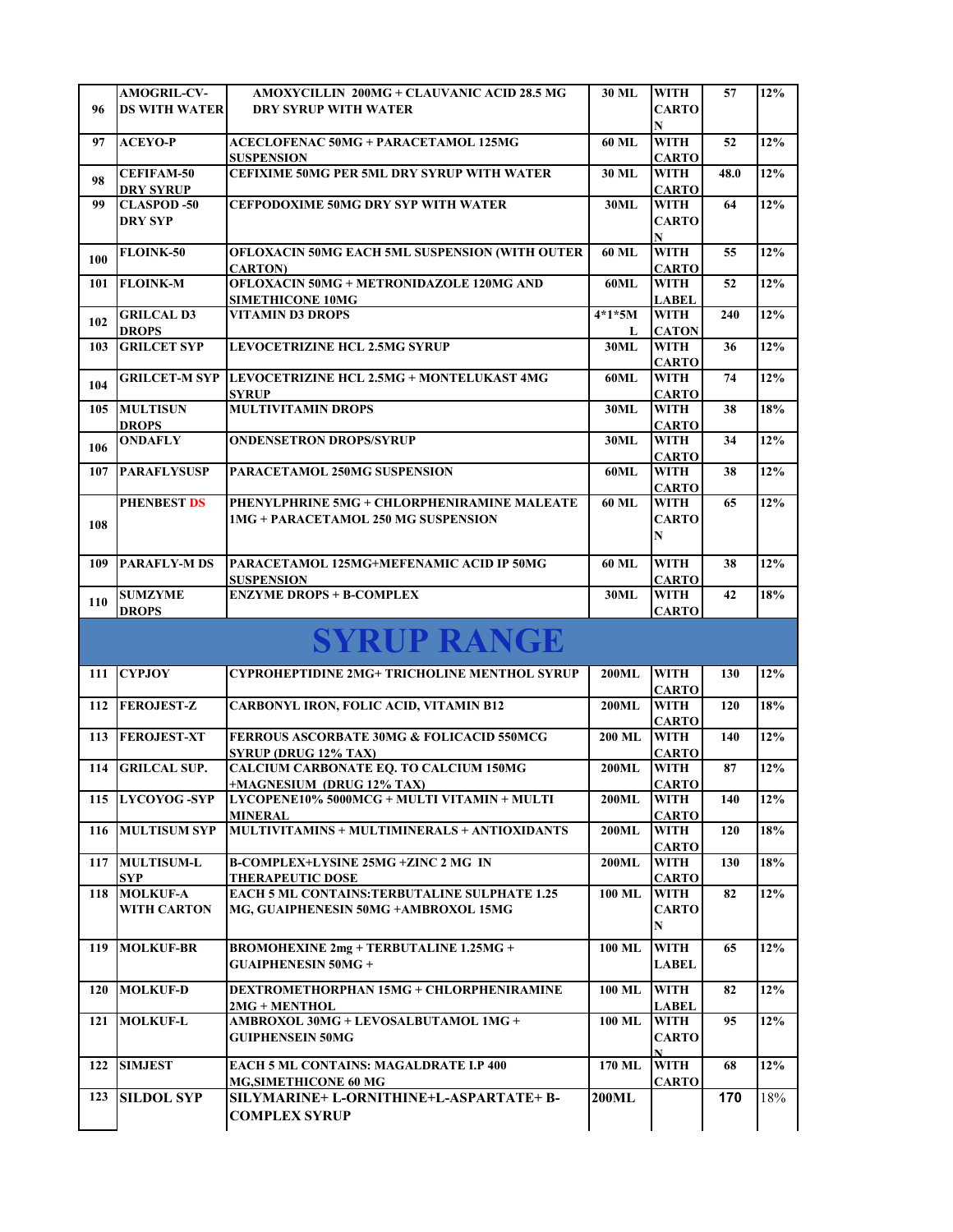| 124 |                                 | SUMZYME SYP FUNGAL DIASTASE (1:1200) + Papain 10MG + B                                          | 200 ML        | <b>WITH</b>                 | 120  | 18% |
|-----|---------------------------------|-------------------------------------------------------------------------------------------------|---------------|-----------------------------|------|-----|
|     |                                 | <b>Complex</b>                                                                                  |               | CART                        |      |     |
|     |                                 | <b>Syrup</b>                                                                                    |               | ON                          |      |     |
|     |                                 | <b>PROTEIN POWDER RANGE</b>                                                                     |               |                             |      |     |
|     |                                 |                                                                                                 |               |                             |      |     |
| 125 | <b>PROTOHUNK-D</b>              | <b>PROTEIN-20GM+ MINERALS+VITAMINS + PROTEIN</b>                                                | 200GM         | <b>TIN</b>                  | 245  | 12% |
|     | (CHOCOLATE)                     | <b>POWDER WITH DHA</b>                                                                          |               | <b>PACK</b>                 |      |     |
|     |                                 |                                                                                                 |               |                             |      |     |
| 126 | PROTOHUNK-                      | <b>PROTEIN-20GM+ MINERALS+VITAMINS + PROTEIN</b>                                                | <b>200 GM</b> | <b>PLASTI</b>               | 280  | 18% |
|     | <b>DHA (ELAICHI)</b>            | <b>POWDER WITH DHA</b>                                                                          |               | C<br><b>PACK</b>            |      |     |
|     |                                 | <b>DERMA RANGE</b>                                                                              |               |                             |      |     |
|     | <b>ITORIZ 100</b>               | <b>Itraconazole 100 mg CAPSULES</b>                                                             | 10*1*10 ALU-  |                             |      | 12% |
| 127 |                                 |                                                                                                 |               | ALU                         | 2300 |     |
| 128 | <b>ITORIZ 200</b>               | <b>Itraconazole 200 mg CAPSULES</b>                                                             | $10*1*10$     | ALU-<br><b>ALU</b>          | 3000 | 12% |
|     | <b>IVER MATE-12</b>             | <b>IVERMECTIN12 MG TAB</b>                                                                      | $10*10$       | <b>BLISTE</b>               | 3000 | 12% |
| 129 |                                 |                                                                                                 |               | R                           |      |     |
| 130 | <b>CLOBJEST</b>                 | CLOBETASOL PROPIONATE 0.05%, NEOMYCINE SUL .5%,<br><b>MICONAZOL</b>                             | 15GM          | <b>TUBE</b><br><b>PACK</b>  | 52   | 12% |
| 131 | <b>DIFQUICK-GEL</b>             | Diclofenac Diethylamine 1.16% w/w, Linseed Oil 3.0% w/w,<br><b>Methyl Salicylate</b>            | 30GM          | <b>TUBE</b><br><b>PACK</b>  | 70   | 12% |
| 132 | <b>CLOHOS</b><br><b>DUSTING</b> | <b>CLOTRIMAZOLE 1% DUSTING POWDER</b>                                                           | <b>100 GM</b> | <b>PLASTI</b><br>C          | 110  | 12% |
|     | <b>POWDER</b>                   |                                                                                                 |               | <b>PACK</b>                 |      |     |
|     | <b>LUWEL CREAM</b>              | <b>LULICONAZOLE 1% CREAM</b>                                                                    | <b>30 GM</b>  | <b>TUBE</b>                 | 240  | 12% |
| 133 |                                 |                                                                                                 |               | <b>PACK</b>                 |      |     |
|     |                                 | <b>HERBAL PRODUCTS AYURVEDIC</b>                                                                |               |                             |      |     |
|     |                                 |                                                                                                 |               |                             |      |     |
|     |                                 | <b>RANGE</b>                                                                                    |               |                             |      |     |
| 134 |                                 | DOL-PLATE CAP   PAPAYA 300MG + GILOYA 50 MG + GOAT MILK 25 MG +                                 | $10*1*10$     | <b>BLISTE</b>               | 2750 | 12% |
|     |                                 | AMLA 25MG + TULSI 25MG + BHRINGRAJ 25MG +                                                       |               | R                           |      |     |
|     |                                 | <b>PUNERVA 25 MG+ MAKOY 25 MG CAPSULES</b>                                                      |               |                             |      |     |
|     |                                 |                                                                                                 |               |                             |      |     |
| 135 |                                 | DOL-PLATE SYP CARICA PAPAYA, LEAF EXTRACT, NEEM, TULSI & GILOY<br><b>SYRUP (HERBAL TAX 12 %</b> | <b>200 ML</b> | <b>WITH</b><br><b>CARTO</b> | 240  | 12% |
|     |                                 |                                                                                                 |               | ${\bf N}$                   |      |     |
|     | 136 LIVGRIL PRO                 | HERBAL LIVER TONIC (HERBAL)+ ENZYME SYP                                                         | 200ml         | <b>WITH</b>                 | 105  | 12% |
|     | <b>SYP</b>                      |                                                                                                 |               | <b>CARTO</b>                |      |     |
| 137 |                                 | LIVGRIL -5G SYP LIVER, ALKALISER, ENZYME& ANTACID SYP                                           | 225 ML        | <b>WITHH</b>                | 195  | 12% |
|     |                                 |                                                                                                 |               | <b>CARTO</b>                |      |     |
| 138 | <b>STONEFLY SYP</b>             | AN AYURVEDIC STONE REMOVING SYRUP                                                               | <b>200 ML</b> | <b>WITH</b>                 | 140  | 12% |
|     |                                 | (HERBAL)100% RESULT                                                                             |               | <b>CARON</b>                |      |     |
| 139 | <b>UTEREST SYP</b>              | UTERINE TONIC (HERBAL)                                                                          | <b>200ML</b>  | <b>WITH</b>                 | 90   | 12% |
|     |                                 |                                                                                                 |               | <b>CARTO</b>                |      |     |
| 140 |                                 | RAKTFRESH SYP AN AYURVEDIC BLOD PURIFIER SYRUP                                                  | <b>200 ML</b> | <b>WITH</b><br><b>CARTO</b> | 140  | 12% |
| 141 | <b>DIFQUICK OIL</b>             | AN AYURVEDIC PAIN RELIEF HERBAL OIL (HERBAL)                                                    | 50 ML         | <b>BOTTL</b>                | 95   | 12% |
|     |                                 |                                                                                                 |               | ${\bf E}$                   |      |     |
|     |                                 |                                                                                                 |               |                             |      |     |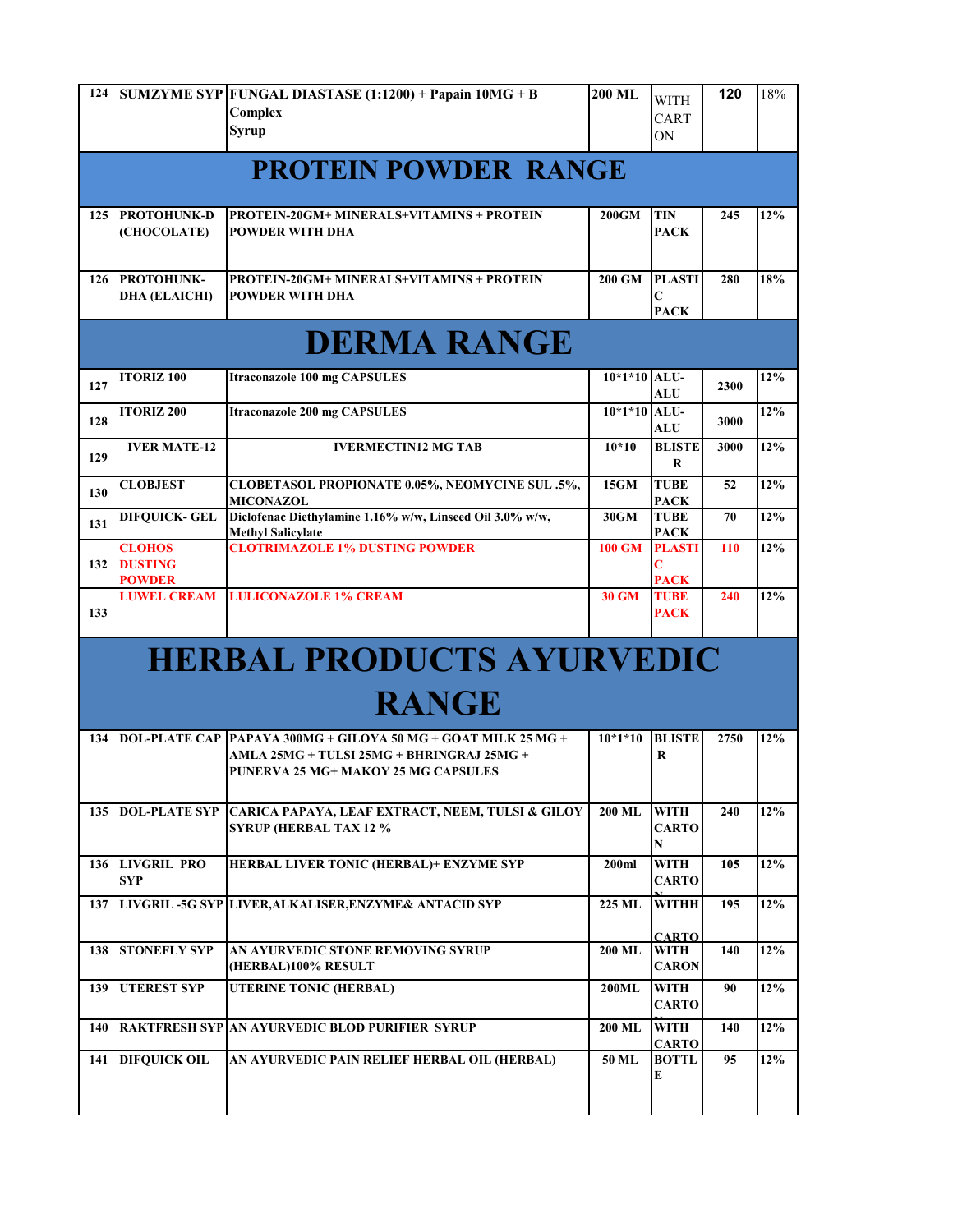| 142        | <b>DIFOUICK SYP</b>                     | AN AYURVEDIC PAIN RELIEF HERBAL OIL (HERBAL)                                                 | <b>200 ML</b>                | <b>WITH</b><br><b>CARTO</b><br>${\bf N}$ | 140  | 12% |
|------------|-----------------------------------------|----------------------------------------------------------------------------------------------|------------------------------|------------------------------------------|------|-----|
| 143        | <b>MOLKUF-H</b>                         | HERBAL COUGH SYRUP WITH HONEY & TULSI (WITH<br><b>MONO CARTON)</b>                           | <b>100 ML</b>                | <b>WITH</b><br><b>CARTO</b><br>${\bf N}$ | 75   | 12% |
|            |                                         | <b>ENERGY DRINK</b>                                                                          |                              |                                          |      |     |
| 145        | <b>COOLPRO-C</b><br><b>ENERGY DRINK</b> | DEXTROSE, MINERALA& VITAMIN C & ENERGY DRINK                                                 | <b>105 GM</b>                |                                          | 52   | 18% |
|            |                                         | <b>EYE/EAR/NASALDROPS</b>                                                                    |                              |                                          |      |     |
| <b>146</b> | <b>CLOHOS-SC</b>                        | <b>SODIUM CHLORIDE 0.65 %</b>                                                                | <b>10 ML</b>                 |                                          | 48   | 12% |
| 147        | <b>MOXYOU</b>                           | <b>MOXIFLOXACIN HCL 0.5%</b>                                                                 | 5ML                          |                                          | 90   | 12% |
|            |                                         | <b>SANITIZER</b>                                                                             |                              |                                          |      |     |
| 148        | <b>PIDOLMA</b><br><b>SANITIZER</b>      | <b>80 % EYHYL ALCOHOL</b>                                                                    | <b>100 ML</b>                | <b>SPRAY</b>                             | 50   | 12% |
| 149        | <b>PIDOLMA</b><br><b>SANITIZER</b>      | 73 % ETHYL ALCOHOL ALOEVERA & NEEM                                                           | 500 ML SPRAY<br><b>SPRAY</b> |                                          | 250  | 18% |
| 150        | <b>PIDOLMA</b><br><b>SANITIZER</b>      | 73 % ETHYL ALCOHOL ALORVERA & NEEM                                                           | 5LT                          | <b>CAN</b>                               | 2500 | 18% |
|            |                                         | <b>UPCOMING PRODUCTS</b>                                                                     |                              |                                          |      |     |
| 151        | <b>TELHOS-H</b>                         | TELMISARTAN 40MG +HYDROCHLORITHIAZIDE12.5MG<br>TABLET                                        | 10X10                        | <b>ALU/A</b><br>LU                       | 700  | 12% |
| 152        | <b>TELHOS-AH</b>                        | TELMISARTAN 40MG + AMLODIPINE<br>5MGHYDROCHLORITHIAZIDE12.5MG TABLET                         | 10X10                        | ALU/A<br>LU                              | 800  | 12% |
| 153        | <b>CEFIFAM-CV</b>                       | <b>CEFIXIME 200MG + CLAVULINIC ACID 125 MG TABLET</b>                                        | $10*1*6$                     | <b>STRIP</b>                             | 1620 | 12% |
| 154        | <b>CLASPOD-CV</b>                       | <b>CEFPODOXIME 200MG + POTASSIUM CLAVULANATE 125</b><br><b>MG (STRIP MONO CARTON) TABLET</b> | $10*1*6$                     | <b>STRIP</b>                             | 1920 | 12% |
| 155        | <b>CLASPOD-O</b>                        | CEFPODOXIME 200MG + OFLOXACIN 200MG TABLET                                                   | $10*10$                      | ALU/A<br>${\bf L}{\bf U}$                | 2000 | 12% |
| 156        | COBJEST-2500                            | METHYLCOBALAMIN 2500 MCG (BLISTER WITH MONO<br><b>CARTON</b>                                 | $2$ ML                       |                                          | 52   | 12% |
| 157        | PIPRADIM-4.5                            | PIPERACILLIN 4 GM + TAZOBACTUM 500 MG + WFI                                                  | <b>SINGLE</b>                | <b>TRAY</b><br><b>PACK</b>               | 536  | 12% |
| 158        | MERODIM-1000                            | <b>MEROPENEM 1GM WITH TRAY</b>                                                               | <b>SINGLE</b>                | <b>TRAY</b><br><b>PACK</b>               | 1550 | 12% |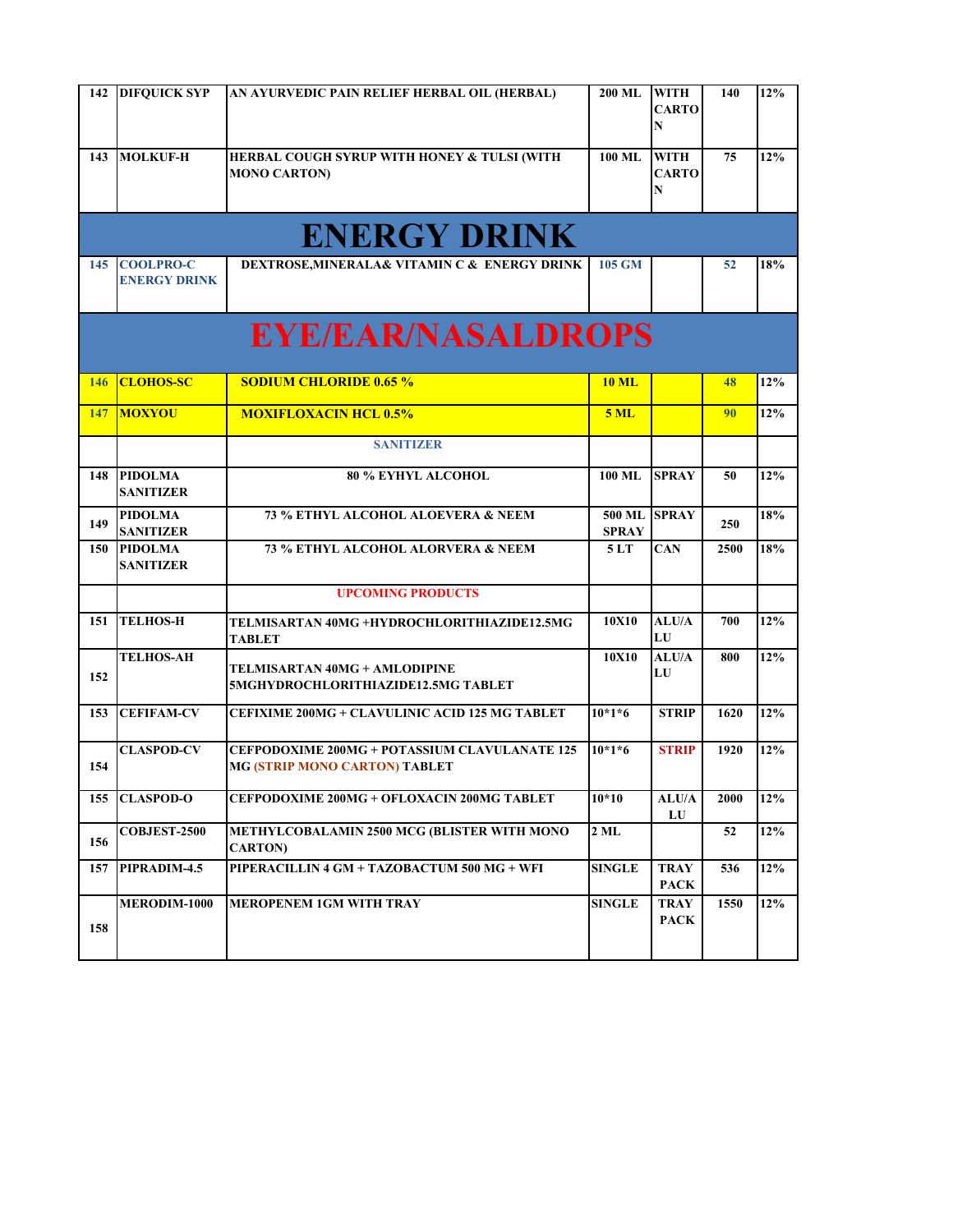## **OUR DIVISIONS**





| s            | <b>Terms &amp; Conditions:</b>                                                                   |  |
|--------------|--------------------------------------------------------------------------------------------------|--|
| 1            | WE DEAL ON CASH OR ON DOD BASIS ONLY.                                                            |  |
| $\mathbf{2}$ | We need xerox (Photocopy) of GSTIN and D.L number.                                               |  |
| 3            | The prices are exclusive of GST.                                                                 |  |
| 5            | Invoice will be raised only after the receipt of advance payment.                                |  |
| 6            | Goods will be dispatched through bank approved Transport only.                                   |  |
| 8            | No Expiry and Breakage will be entertained.                                                      |  |
| 9            | The prices may change without prior notice.                                                      |  |
|              | 10 Promotional material can be given for free (in limited qty.) as per demand like: LBL's, Catch |  |
|              | 11 All dispute subject to AMBALA CANTT jurisdiction only.                                        |  |
|              | 12 F.O.R. TO BE PAID BY PARTY.                                                                   |  |
|              |                                                                                                  |  |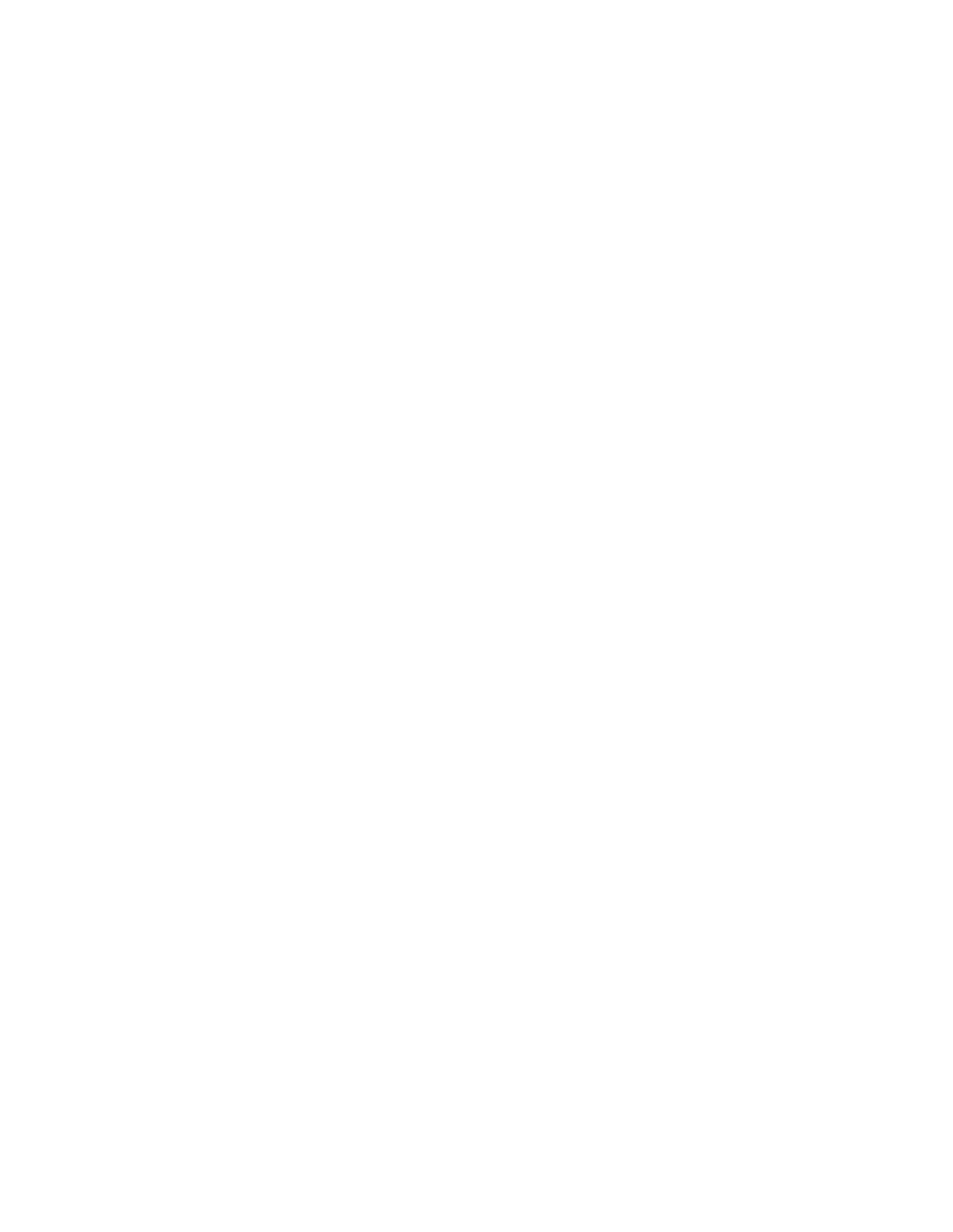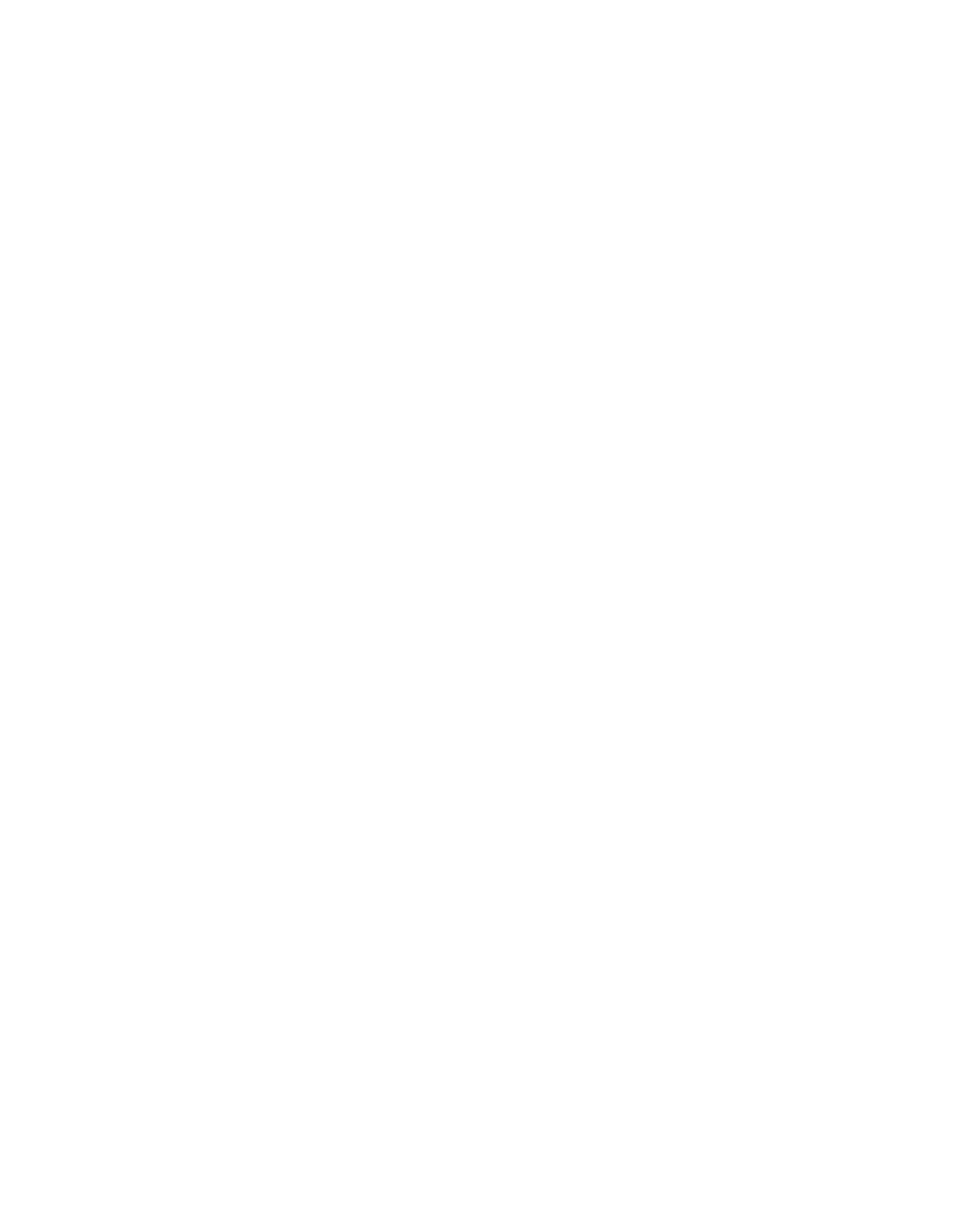**/SACHET/DERMA RANGE**